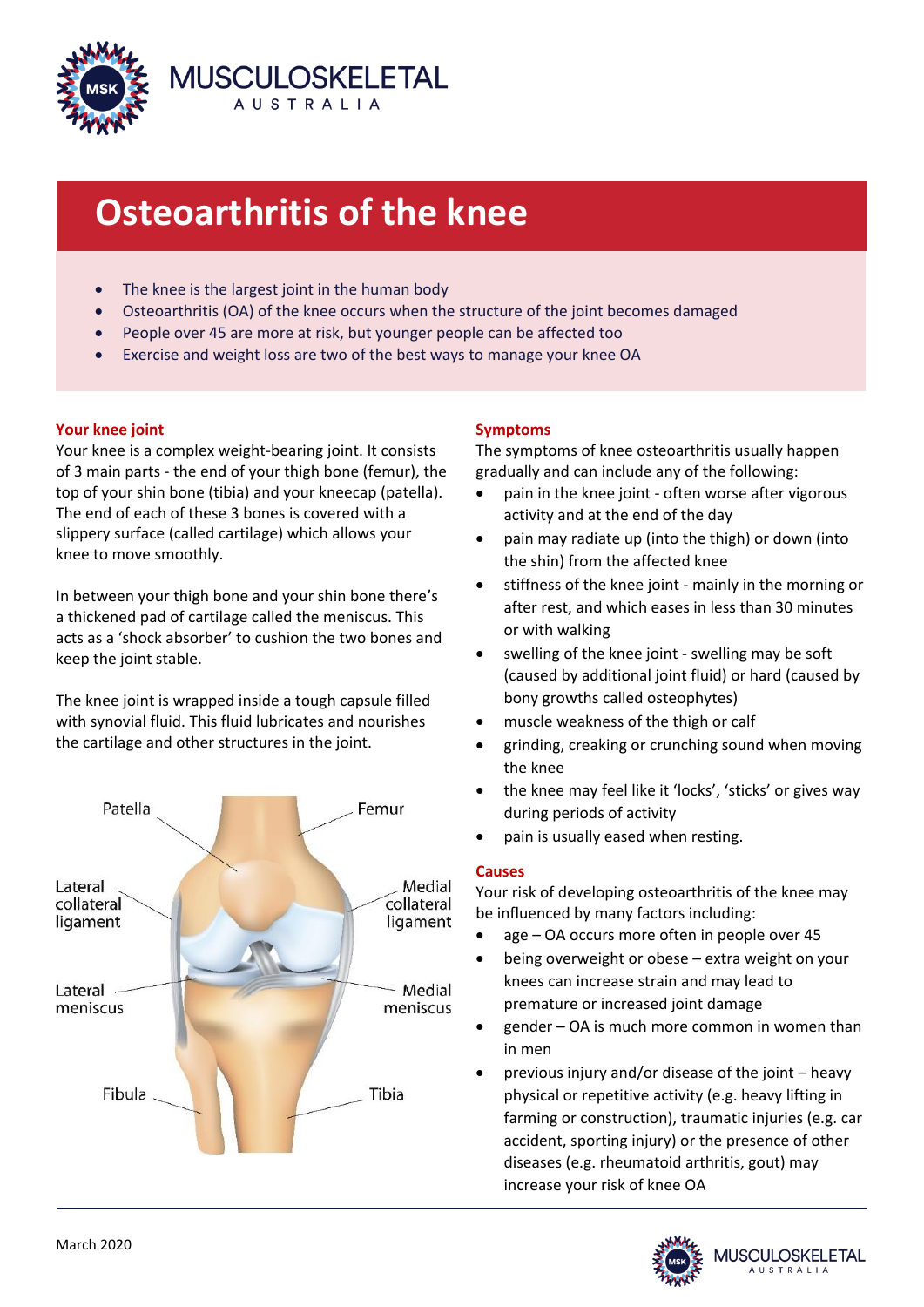genetic factors – a family history of knee OA means that you're at greater risk of developing it yourself.

# **Diagnosis**

Osteoarthritis of the knee can be diagnosed by your doctor without the need for joint imaging such as x-rays or MRI. A diagnosis is normally based on your signs and symptoms such as:

- knee pain during activity
- bony swelling of the knee
- excess fluid around the knee
- restricted movement
- instability of the knee
- joint grating, or creaking/crunching sounds
- weakening of the affected thigh muscle
- stiffness of the joint after rest less than 30 minutes.

X-rays are not needed for the diagnosis of knee OA but they may be used to assess how much joint damage has occurred. An x-ray can show possible narrowing of the joint space, as well as any bony growths, dislodged bone fragments or calcium deposits. However x-rays are not a good guide as to how much pain you might be in. For some people x-rays show severe joint damage but they have low levels of pain. Others may report high levels of pain with only minor x-ray changes.

Magnetic resonance imaging (MRI) is only required when there is a need to rule out an alternative diagnosis or to assess the health or condition of the soft tissues (cartilage, tendons, muscles) of your knee. MRIs are not recommended in the management of knee OA.

## **Weight management**

Being overweight or obese is known to be directly related to the risk of developing knee OA. It's also highly likely to speed up how quickly your OA develops or progresses. Evidence shows that there's a relationship between weight loss and relief of symptoms such as pain and stiffness; even a small amount of weight loss (5% of body weight) can improve your symptoms.

#### **Exercise**

Exercise is key in the management of knee OA. Professionally tailored exercises by a physiotherapist or exercise physiologist can help reduce your knee pain as well as improve your knee function. Evidence suggests that while there's no one particular type of exercise that is better than another, a combination of certain exercises are likely to be the most effective.

These exercises include:

- strength training specifically targeting your legs
- aerobic exercise these are exercises that get you moving and increases your heart rate (e.g. brisk walking, swimming, cycling) and will help improve the health of your heart and lungs (cardiovascular system)
- balance training
- exercises that move your joint through its full range (range of motion exercises).

When it comes to choosing a type of exercise for yourself think about what you enjoy and what you're likely to keep doing. The best results occur when you do some sort of exercise at least three times per week. Exercise can be:

- land based (e.g. brisk walking, riding a bike)
- water based (e.g. water aerobics, swimming)
- done in the community (e.g. local exercise class, fitness centre)
- done at home.

If pain is preventing you from exercising, you may find that warm water exercise is a good starting point. Hydrotherapy pools offer the comfort of warmth, as well as the buoyancy of the water to ease the load on your joints. For those that are able, cycling can also provide a good option for non-weight bearing exercise.

Another option is My Knee Exercise, a free 6-month program to help people with knee pain and knee osteoarthritis manage their symptoms. Developed and designed by researchers within the Centre for Health, Exercise & Sports Medicine at The University of Melbourne, research studies have shown that it's safe and effective. You can try it for free in the comfort of your home today. Simply visit <https://mykneeexercise.org.au/> to access all of the resources and tools to get started.

## **Medicines**

For some people medicines are an important part of managing their OA. Tablets, creams, gels or injections may help to reduce pain and improve function.

There are a variety of medications used in the management of knee OA and each come with varying degrees of evidence to support them. These include:

# *Non-steroidal anti-inflammatory medicines or NSAIDs*

*(e.g. Nurofen, Celebrex, Voltaren)*

NSAIDs are available over-the-counter and with a prescription, depending on their dosage and any other ingredients. They may be taken by mouth (orally) as a

**2**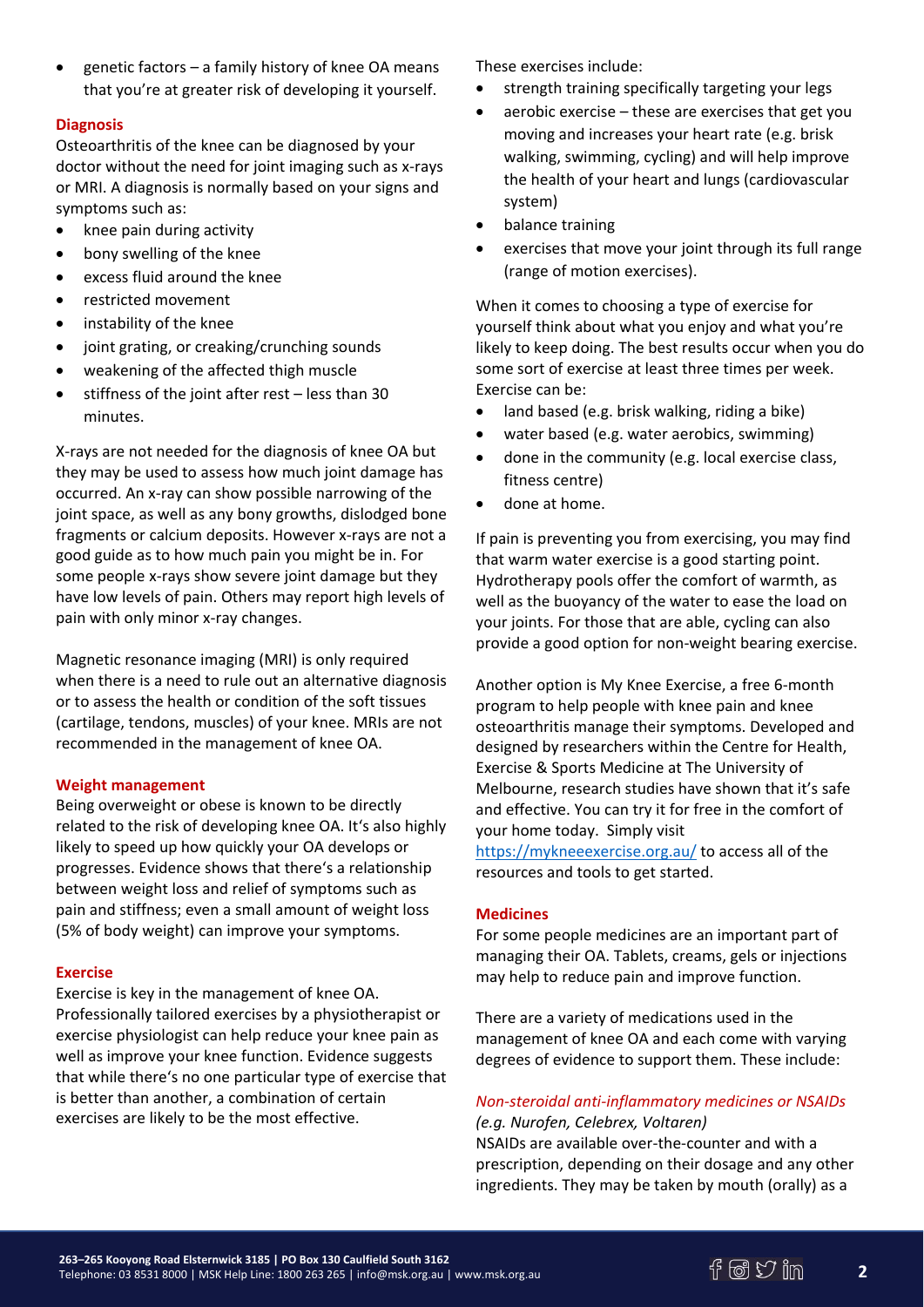tablet or capsule or applied directly to the skin (topical) in the form of gels and rubs.

Oral NSAIDs are considered the preferred first-line drug treatment for OA and have been shown to reduce pain and symptoms in knee OA.

Although there's no solid evidence either for or against topical NSAIDs it may be worth giving them a short trial to see if they help.

It's important to note that NSAIDS are designed to be taken at low doses for short periods of time. Always talk to your doctor before starting NSAIDs as they can cause harmful side effects in some people.

## *Paracetamol*

Research has shown that paracetamol (e.g. Panadol, Panamax) provides only low-level pain relief and in some cases no pain relief at all compared to a placebo in knee OA. However some people do report that it helps to reduce or take the edge off their pain so that they can be more active. For this reason, it's worth discussing a trial of paracetamol with your GP to see if it's appropriate for you.

## *Corticosteroid injections*

If you have persistent knee pain and haven't had relief from oral medication or other treatments (e.g. exercise, weight loss) your doctor may suggest a corticosteroid (steroid) injection. Corticosteroid injections into the knee joint can provide short term pain relief for some people with knee OA. However the duration of pain relief can vary from a few days to a few weeks, and the number of injections you can have is limited due to potential harm. It's important that you discuss the benefits and risks of steroid injections with your doctor so that you have all the information you need to make an informed decision.

## *Hyaluronic acid injections*

The benefits of hyaluronic acid joint injections (also known as viscosupplementation or hyaluronan injections) are uncertain. Research findings have been inconsistent and although some people do find the treatment helpful, it can be expensive and is not generally recommended.

# *Opioids*

Opioids are powerful pain relieving medications. They're effective at reducing acute pain (or the pain resulting from an injury or surgery) but evidence shows that they have little effect on OA pain. Opioids also have many potentially serious side effects. That's why they're not recommended in the management of knee OA.

## *Capsaicin*

Capsaicin is the active ingredient in chilli peppers – it makes them 'hot'. Capsaicin in creams and lotions has been used in osteoarthritis to help reduce pain and some people do report beneficial effects. However the evidence for its effectiveness in knee OA is low and it's not generally recommended. It also has side effects when applied such as a burning sensation which may take several uses to wear off.

#### *Complementary medicines or alternative therapies Transcutaneous electrical nerve stimulation (TENS)*

A TENS machine is a small battery powered device with leads that connect to sticky pads on your body. It delivers very small electrical currents to your skin that stimulate nerves to relieve pain. Some people find it helpful in relieving pain while others do not. The quality of evidence showing it helps with knee OA is very low. If you're thinking of using a TENs machine speak with your doctor to see if it's a suitable option for you. You can often hire one from your physiotherapist, local pharmacy or local hospital.

# *Electrotherapy*

Electrotherapy treatments (e.g. shockwave, laser) are thought to minimise inflammation, promote cell growth and modify pain. While some trials have shown shortterm benefits with electrotherapy, the evidence for its use in knee OA is low to very low. For this reason it's not generally recommended.

## *Acupuncture*

The use of traditional (needle), laser and/or electro acupuncture for knee OA is not supported by current clinical evidence. While some improvements in knee pain and function have been identified in low-quality studies, the benefits are considered so small that they're not clinically relevant. Also to see any benefits from treatment, it's likely that you will need multiple sessions of acupuncture which could become quite costly.

## *Ultrasound*

Therapeutic ultrasound involves a health professional applying high-frequency sound waves to the surface of the skin in order to reach the soft tissues below. There's moderate quality evidence to suggest that this treatment can reduce pain and improve function in knee OA. However evidence also suggests that you would need three to five treatments a week to see any benefits. For this financial reason, it's often not recommended.

**3**